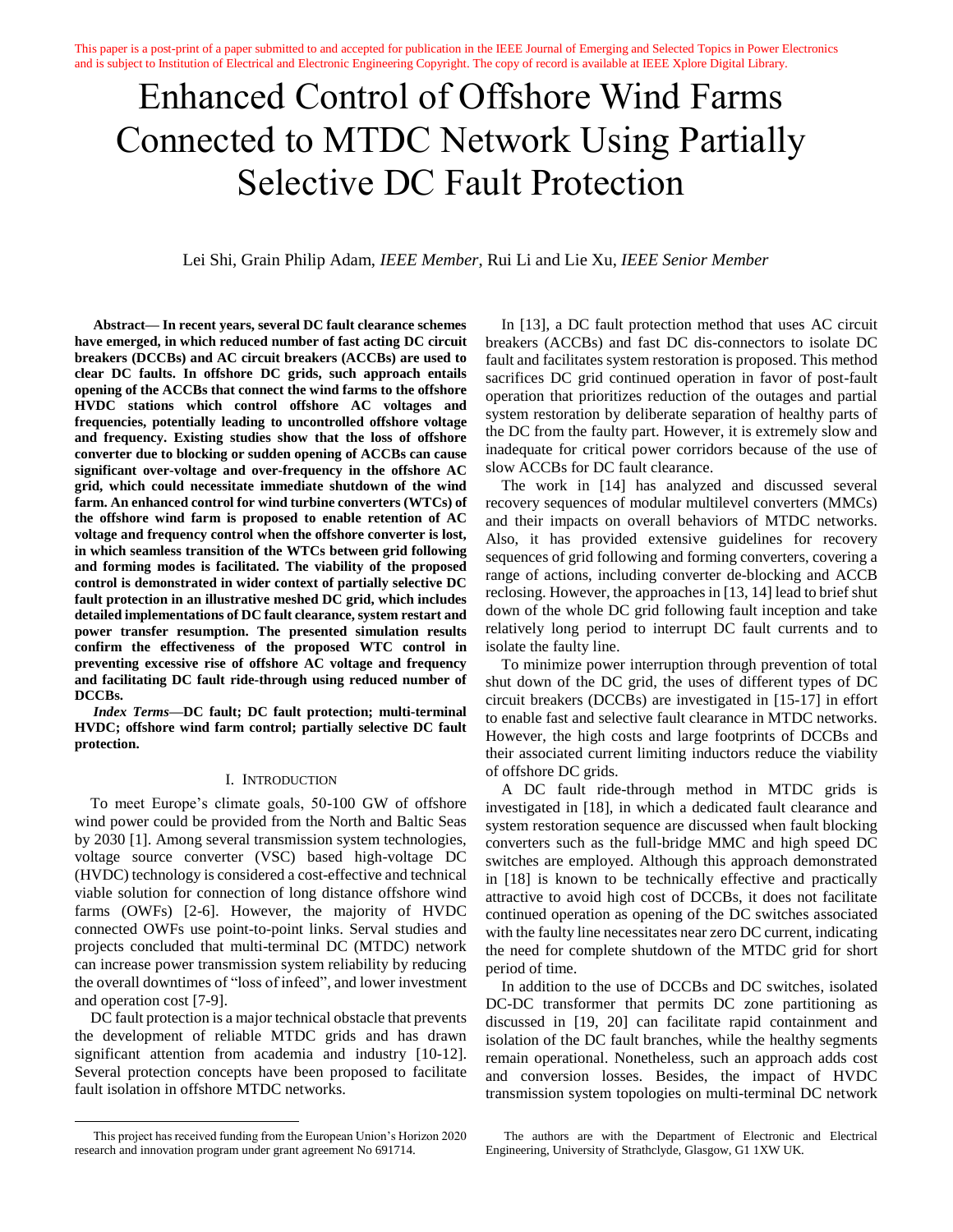fault has been studied [21, 22] and it concludes that a special care must be taken to design the system and circuit breaker ratings at grounded busbar as it has a higher fault current on the faulty line for the bipolar configuration.

In summary, most of existing works are focusing the MTDC grid dynamics, topologies and protections during DC faults and their main impact on the surrounding AC system. The behaviors for OWF grids during DC faults in the MTDC network still need a detailed investigation. The over-voltage phenomena that arises when the offshore MMC is blocked during DC faults is studied in [23], in which the issues of uncontrolled frequency and harmonic resonance within the offshore AC grids are also highlighted.

Therefore, in effort to address some of the outstanding technical and economic challenges that DC faults present to offshore MTDC grid, this paper proposes an enhanced wind farm control to facilitate realization of partially selective DC fault ride-through and protection, without significant compromise on DC grid continued operation and wind farm AC voltage and frequency regulation, nor excessive cost of DCCBs. The main contributions of this paper are as follows:

- An enhanced passive voltage control for offshore wind turbine converters (WTCs) is proposed to cope with loss of offshore MMC station due to blocking or sudden opening of ACCBs during a DC fault and enable offshore grid restoration. The proposed control strategy utilizes local measurements to initiate WTC fail-safe operation and seamlessly transits between grid following and grid forming modes.
- The value and viability of the proposed WTC control is demonstrated in broader context, particularly, when a partially selective DC fault protection method that uses reduced number of DCCBs is employed to facilitate DC fault isolation and ride-through and system restoration.

The rest of the paper is organized as follows: Section II describes the behaviors of offshore WTCs during DC faults and discusses control requirements for offshore WTCs to enable partially selective DC fault protection in MTDC grids. Section III proposes an enhanced passive voltage control strategy for WTCs that utilizes the offshore AC over-voltage phenomena as an indicator to initiate WTC fail-safe control mode in effort to ride-through DC faults. Section IV introduces the test frameworks for this paper and describes the implementation of the partially selective protection sequence. The effectiveness of the proposed enhanced wind farm control method is confirmed by numerical simulations in Section V. Finally, conclusions are drawn in Section VI.

# II. OFFSHORE WTC BEHAVIORS DURING DC FAULTS AND FUNCTIONAL REQUIREMENTS FOR POST FAULT RECOVERY IN MTDC NETWORKS

[Fig. 1](#page-1-0) shows a simplified depiction of the offshore section of a HVDC connected OWF, which consists of a half-bridge (HB) submodule based offshore MMC and three wind turbine clusters represented by aggregated WTCs.

During a DC short circuit fault, the offshore MMC that sets AC voltage and frequency of the offshore AC grid is blocked and the offshore AC voltage will experience significant reduction which is similar to a severe offshore three-phase AC fault, forcing WTCs to operate at their current limits. The fault

current will feed to the DC side through MMC's anti-parallel diodes.

When the main ACCB is opened to isolate the DC fault (assuming DCCBs not used at the offshore MMC terminal), the offshore WTCs will be isolated from the MMC that defines offshore AC voltages and frequency. Such scenario leads to loss of control over the offshore AC frequency and voltage [20]. As the WTCs continue operating in grid following mode, the controllers will saturate to its maximum modulation index of 1, as demonstrated in [Fig. 2](#page-1-1) (a). The DC choppers are activated to dissipate the generated wind power, and the DC voltage of the WT increases from 1 to 1.1 pu  $(\frac{1}{2}V_{dc}=725$  to 797.5 kV) as shown in [Fig. 2](#page-1-1) (b). The saturation of the modulation index to its maximum value of 1 results in overvoltage at the offshore AC network [23-25], as observed in [Fig. 2](#page-1-1) (b). Similarly, the offshore frequency previously regulated by the offshore MMC will diverge after the blocking of the MMC, potentially leading to circulating power among wind turbine converters and resonance issues as presented in [24]. Such behavior leads to the shutdown of the offshore wind farm to avoid the catastrophic failures.



<span id="page-1-0"></span>Fig. 1 Aggregated offshore wind farm model.



<span id="page-1-1"></span>Fig. 2 Overvoltage phenomena with conventional control method when offshore ACCB opens at *t*=2 s: (a) total modulation index, (b) converter side AC voltages and half of DC voltage.

In a MTDC grid that connects multiple OWFs, continued operation in an effort to retain large proportion of pre-fault power transfer to the consumption centers during a DC fault is critically important. This renders the existing arrangements inadequate. Highly selective protection system in which DCCBs can isolate faulty DC lines in less than 5 ms without the need for converter blocking provides a viable technical solution for handling DC faults in MTDC grids. However, the high cost of DCCBs has led to quest for low-cost alternatives such as partially selective DC fault protection strategies that use a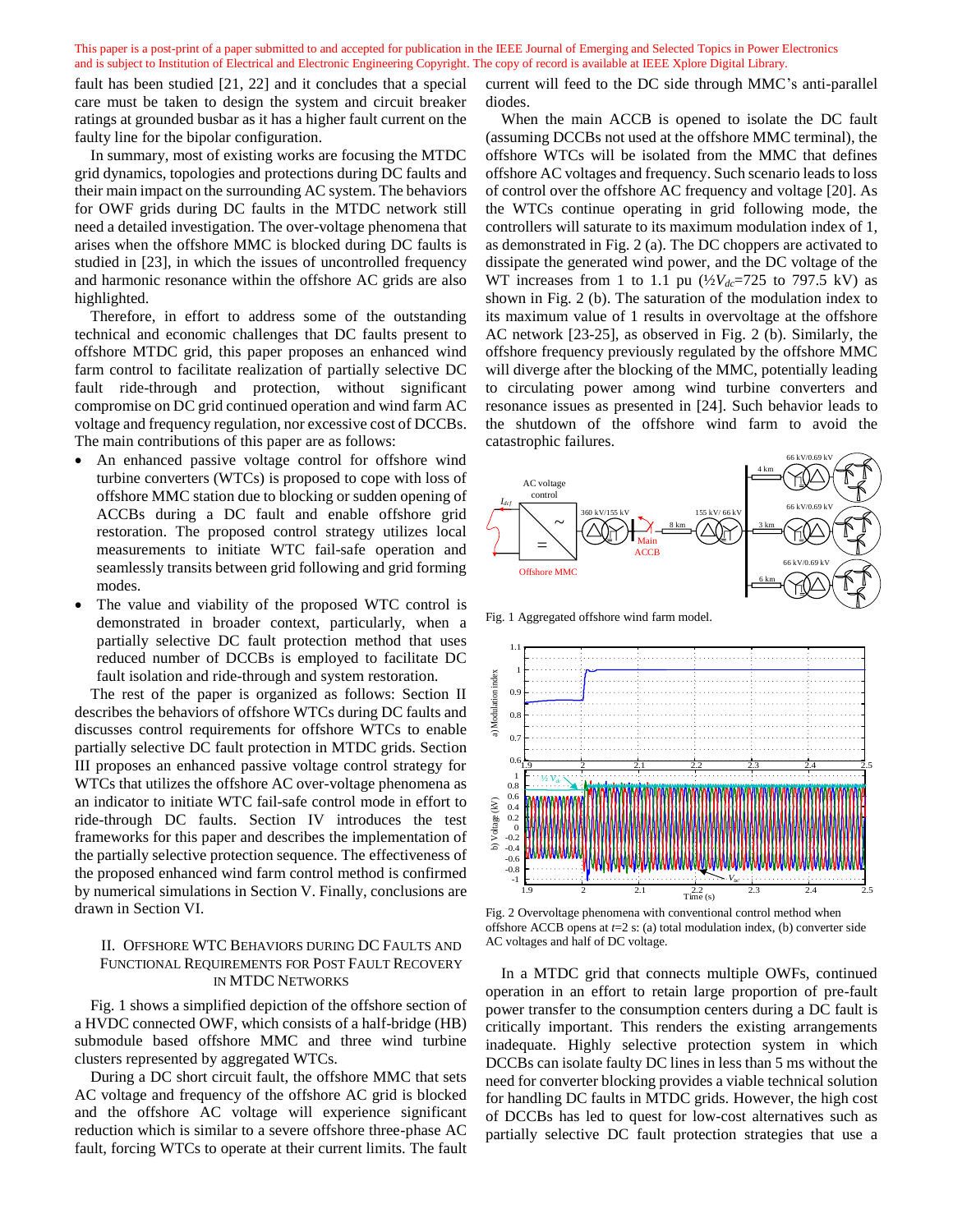combination of reduced number of DCCBs and slow ACCBs to clear DC faults while retaining some of the pre-fault power transfers [26]. Nonetheless, the slow partially selective DC fault protection strategy requires significant modifications to WTC control, particularly, to maintain offshore AC voltage and frequency for extended period of time in the orders of several seconds after the blocking of offshore MMC.

Some of the desirable control requirements of WTCs to facilitate partially selective DC fault ride-through strategies in MTDC grids are:

- 1) Each WTC autonomously treats AC and DC faults in the same manner by controlling its fault current contribution to the fault. The freewheeling diodes of the blocked offshore MMC can sustain limited fault currents from the WTCs until opening of the main ACCB.
- 2) WTCs must rely on local measurements for detection of abnormal offshore grid conditions, and initiation of automatic transition from grid following to grid forming control mode to maintain AC voltage and frequency of the isolated offshore AC grid after opening of the main ACCB.
- 3) Disintegration of the islanded offshore AC grid must be prevented to avoid time consuming shutdown and restart of individual WTCs.
- 4) When the faulty DC line is isolated, WTCs must automatically detect the fault clearance, initiate orderly transition back to the grid following control mode and resume power transfer.

# III. ENHANCED CONTROL OF WIND TURBINE GRID-SIDE **CONVERTERS**

To facilitate partially selective DC fault ride-through control in line with the requirements outlined in Section II, a new enhanced WTC control shown in [Fig. 3](#page-2-0) is proposed. The proposed control method uses a passive *Vac* controller highlighted in [Fig. 3](#page-2-0) to facilitate seamless transition of the WTCs between grid following (during normal operation) and grid forming (during MMC blocking) modes based on the local measurements, and fast resumption of power transfer after fault clearance. The enhanced WTC control method shown i[n Fig. 3](#page-2-0) consists of active power or DC voltage (*P*/*Vdc*) and reactive power  $(Q)$  controllers in the outer loops and passive  $V_{ac}$ controller that manipulates the output dynamic limiters of the *P*/*Vdc* controllers to facilitate smooth transition of WTC control modes. For ease of illustration, four operating modes are considered as follows.

# *A. Normal operation*

As the set-point of the passive *Vac* controller is fixed at 1.05 pu, its output will saturate at maximum current  $I_{dmax_{v}}(1.1 \text{ pu})$ in this study) during normal operation when the offshore MMC that operates in grid forming mode tightly controls the AC voltage and frequency in the offshore AC network. As the dynamic current limit *Idmax\_v* imposed at the output of the *P*/*Vdc* controller by the passive *Vac* controller is greater than the nominal *d*-axis current (1 pu in this study), the normal operation of the *P*/*Vdc* control is not affected. In addition, saturation of the passive *Vac* controller will force the output of the auxiliary *q*axis voltage controller in the passive  $V_{ac}$  control, which is incorporated into the *Q* controller to act on *q*-axis, to zero. This allows Q controller to define the entire q-axis current order  $I_q^*$ .

Also, saturation of the passive *Vac* controller during the abovementioned scenarios is designed to ensure the output of the PI controller of the phase locked loop (PLL) is unaffected as the dynamic frequency limit ±Δ*ωmax* is set at the maximum by the proposed *Vac* controller (Δ*ωmax*=Kf*Idmax\_v*, [Fig. 3\)](#page-2-0). Thus, individual WTC follows the PLL detected AC frequency (around  $\omega_0$  set by the offshore MMC).

# *B. Fault mode*

This mode represents the period after DC fault inception, in which the main ACCB in [Fig. 1](#page-1-0) remains closed and offshore grid AC voltage collapses similarly to that typically occurring during offshore symmetrical three-phase AC faults. As a result, the WTC DC choppers will be activated to dissipate excessive active power in WTCs. When the offshore AC voltage *Vac* becomes lower than the pre-set threshold, e.g. 0.5 pu as illustrated i[n Fig. 3,](#page-2-0) the fault current control will be activated to provide maximum reactive current to support offshore AC voltage [27]. Thus, the WTCs will operate at their maximum current limitation with reactive current as priority (denoted as

 $I_{d \text{ max}} = \sqrt{1^2 - I_q^{*2}}$  in [Fig. 3\)](#page-2-0) while the proposed passive  $V_{ac}$ controller remains inactive.



<span id="page-2-0"></span>Fig. 3 Proposed control strategy of wind turbine grid-side converters.

#### *C. Open circuit mode*

When the offshore MMC station that sets the offshore AC voltage and frequency is lost due to opening of the main ACCB, the offshore AC voltage will rise, and frequency will drift as described earlier. The passive *Vac* controller is thus out of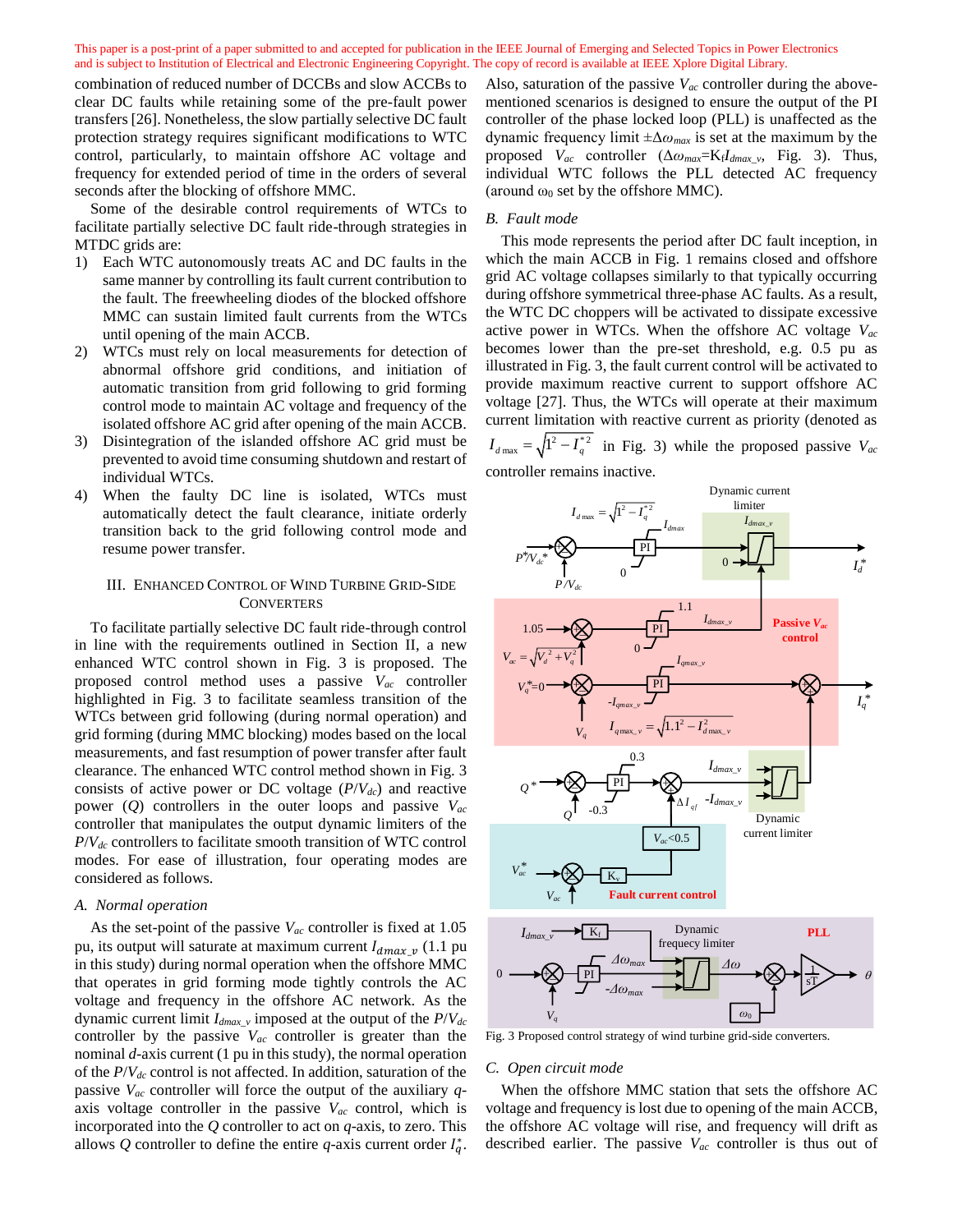saturation and its output is reduced from the upper limit of 1.1 pu to a lower value (close to zero) which is substantially less than the output from the  $P/V_{dc}$  controller. This forces the *d*-axis current order  $I_d^*$  to follow that from the passive AC voltage controller, and thus *Vac* is maintained at 1.05 pu. As the output of the passive AC voltage controller *Idmax\_v* will be approaching zero as it limits the AC voltage at 1.05 pu after its activation, the output of the PLL *Δω* will be forced toward zero (*Δω*=*Δωmax*=Kf*Idmax\_v*≈0[, Fig. 3\)](#page-2-0), thus, allowing loose locking of the individual WTC to nominal pre-fault frequency *ω0*. The activation of the passive *Vac* controller also enables the auxiliary *q*-axis voltage controller as its limit is no long set at zero, i.e.  $I_{qmax_y} > 0$ . The *q*-axis voltage controller aims to force the *q*axis voltage  $V_a$  of each WTC to zero to maintain the synchronization of the offshore grid. In this manner, seamless, autonomous and controlled transition of the WTCs between grid following and forming modes based on local measurements is achieved. Thus, compared with the conventional grid following control method [23-25] as in [Fig.](#page-1-1)  [2,](#page-1-1) the passive AC voltage controller avoids the saturation of the WTC controller so as to maintain the offshore AC voltage as demonstrated i[n Fig. 4.](#page-3-0)



<span id="page-3-0"></span>Fig. 4 Waveforms with the proposed control when offshore ACCB opens at *t*=2 s: (a) total modulation index, (b) converter side AC voltages and half of DC voltage.

## *D. DC fault recovery*

If the fault is in other part of the MTDC network and after the fault is isolated, the ACCB closes while the WTCs continue controlling the offshore AC network voltage and frequency with the proposed control. The offshore MMC station is thus re-energized by the offshore wind farm. After re-energization, the offshore MMC is activated and operates on DC voltage control mode with PLL activated (Mode=1 as illustrated in [Fig.](#page-3-1)  [5\)](#page-3-1). When the DC voltage of the offshore MMC station is close to that of the DC grid, the offshore MMC can be connected to the DC grid. Then, the offshore MMC station switches back to offshore AC voltage control mode and regulates the offshore AC grid voltage at the nominal value (i.e. 1 pu). This forces the passive *Vac* controllers of WTCs to saturate again and move back to idle state. The WTCs thus return to grid following mode automatically.



<span id="page-3-1"></span>Fig. 5 Criterion of mode switching for the offshore MMC station.

#### IV. PARTIALLY SELECTIVE DC FAULT RIDE-THROUGH

This section uses an example DC grid shown in [Fig. 6](#page-4-0) to explain the integration of the proposed WTC control presented in Section III into high-level partially selective DC fault protection for offshore wind farm connected to onshore AC grids via meshed DC grids. The section describes the illustrative DC grid in [Fig. 6,](#page-4-0) followed by explanation and demonstration of the pivotal role the proposed enhanced WTC control can play in facilitating partially selective DC fault ridethrough of DC connected offshore wind farms.

# *A. Meshed Four-Terminal DC Network*

All the four HVDC stations of the DC grid in [Fig. 6](#page-4-0) are modeled as MMCs with 350 HB submodules per arm using an electromagnetic Thevenin equivalent model from the PSCAD library. Each MMC is equipped with the following controllers: DC voltage/active power/AC voltage, AC currents, circulating current suppression, and voltage based vertical and horizontal energy balancing [28, 29]. Table I lists the detailed parameters of the MMC stations. All the 320 kV XLPE HVDC submarine cables shown in [Fig. 6](#page-4-0) are modelled using a Frequency Dependent Phase Model [18]. The control functions allocated to converter stations are:

- MMC 1 regulates the DC voltage of the DC network at 640 kV, and reactive power exchange at PCC 1 at zero.
- MMC2 injects 1000 MW into PCC 2 at unity power factor.
- Both MMC3 and MMC 4 set the AC voltage and frequency at 155 kV and 50 Hz for the offshore networks of OWF 1 and 2.

Each of the 1200 MW OWF 1 and 2 shown in [Fig. 6](#page-4-0) is modelled as three aggregated WTCs with PMSG based Type 4 wind turbines and each WTC is rated at 400 MW, as illustrated in [Fig. 1.](#page-1-0) The generator-side converter of the WTC is simplified as a DC current source with constant power control, DC capacitor and DC choppers [24] for fast simulation while the grid-side converter is represented by detailed switching models. The WTCs are connected to the offshore main collection busbar through 66 kV AC cables with different lengths.

#### *B. Proposed Partially Selective DC Fault Ride-Through*

This section describes a partially selective DC fault ridethrough using the four-terminal DC grid shown in [Fig. 6](#page-4-0) as an example, which aims to reduce investment costs and meet the requirements described in Section II. The cost reduction is achieved by restricting the use of expensive DCCBs only at the onshore converter DC terminals, while the offshore end of each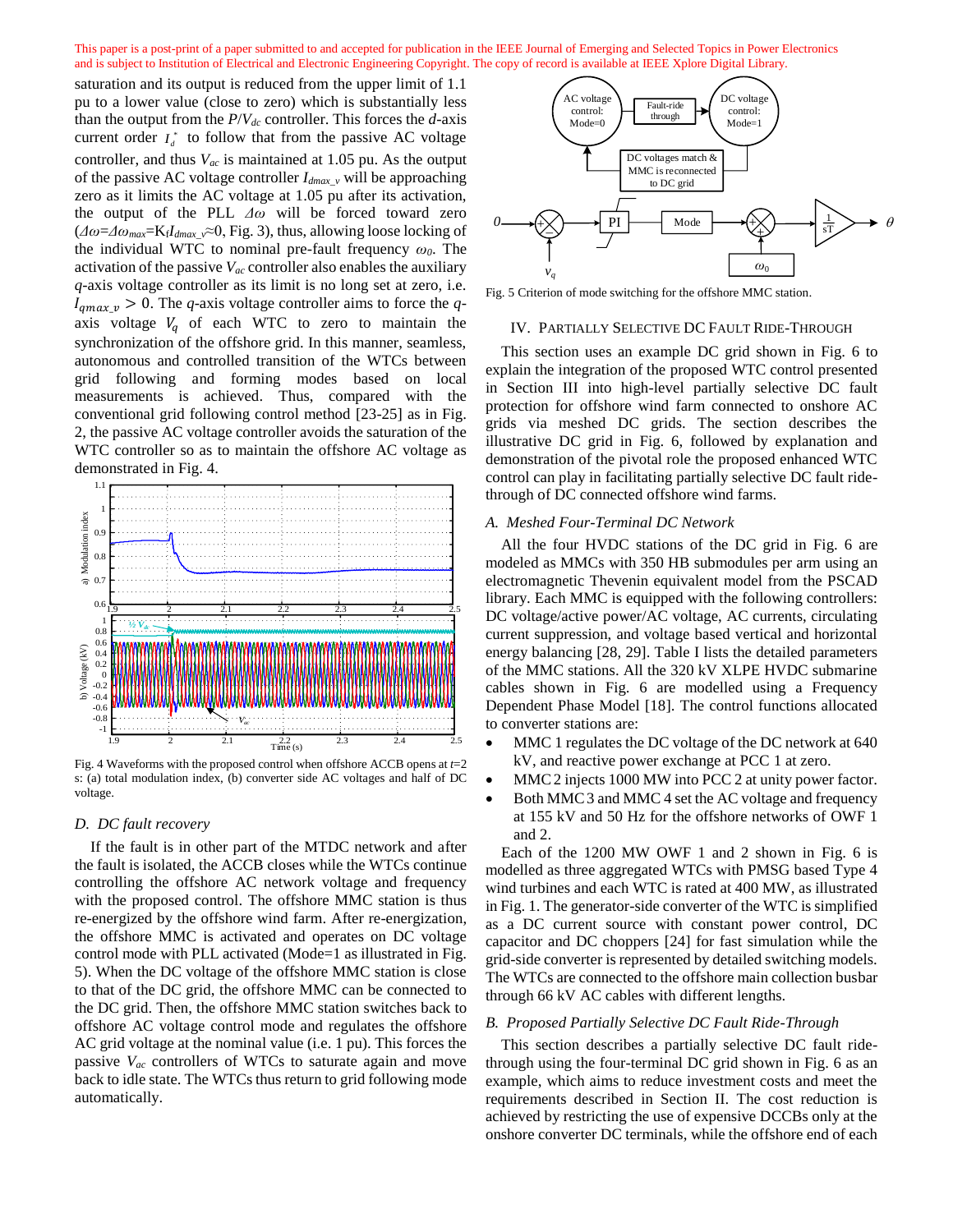DC cable is connected to offshore converters via fast DC switches (DCSW) to enable DC fault clearance using ACCBs offshore*.* Such arrangement avoids the use of the expensive offshore platforms for the installation of bulky DC circuit breakers, which is one of the advantages of the presented

partially DC fault protection scheme. Considering the offshore station MMC 4, the overall time sequences including fault isolation and fault recovery, and the WTC control modes are illustrated in [Fig. 7](#page-4-1) and are detailed as follows.



<span id="page-4-0"></span>Fig. 6 The meshed four-terminal DC network for offshore wind power transmission.

Table I Nominal Parameters of Tested System

| <b>Parameter</b>             | <b>Nominal value</b> |
|------------------------------|----------------------|
| Power                        | 1200 MW              |
| DC voltage                   | $\pm 320$ kV         |
| Arm inductance               | $42 \text{ mH}$      |
| Number of submodules per arm | 350                  |
| Submodule capacitor voltage  | 1.9 kV               |
| Submodule capacitance        | $8.8 \text{ mF}$     |

## 1) Fault isolation

When a DC fault occurs at a particular line in DC grids using partially selective DC fault protection, dedicated DCCBs must be triggered to split the system into healthy and faulty parts. The DC fault detection and localization used in this paper is based on the DC reactor voltage change rate as detailed in [30] to enable a fast and accurate selection for the corresponding DCCBs. Considering the DC fault at Cable 24 connecting DC nodes B2 and B4 in [Fig. 6,](#page-4-0) DCCB 2 and 5 will be opened. In this way, the system will be separated into healthy and faulty parts, with MMC 1, 2 and 3 constituting the healthy section in which the power exchange continues. Thus, the loss-of-infeed from OWFs to onshore AC Grid 1 and 2 is minimized to around 50%.

MMC 4 in the faulty part is blocked upon over-current / under-voltage detection as OWF 2 will contribute limited fault currents to the DC fault through the antiparallel diodes of MMC 4. The fault current contribution from the OWF 2 will continue until ACCB 4 opens to isolate the MMC 4 and the faulty DC side from the offshore AC network. After the ACCB 4 opens, the offshore AC voltage will increase as analyzed in Section II, leading to the activation of the passive *Vac* controller of WTCs to maintain the offshore AC voltage and frequency as illustrated in [Fig. 7.](#page-4-1) Operational logics of the ACCBs of the offshore MMCs are designed as follows:

 As shown in [Fig. 7,](#page-4-1) in the first 20 ms from the fault detection, the ACCB of the affected MMC remains closed so as not to act in case the fault is not at cables directly connected to the offshore MMC.

 After 20 ms from the fault detection, if the MMC DC voltage remains below 50% of the rated value, the ACCB is opened. Otherwise, if the MMC DC voltage recovers, the ACCB remains closed.



<span id="page-4-1"></span>Fig. 7 Sequence of the proposed DC fault protection scheme for the faulty offshore MMC station.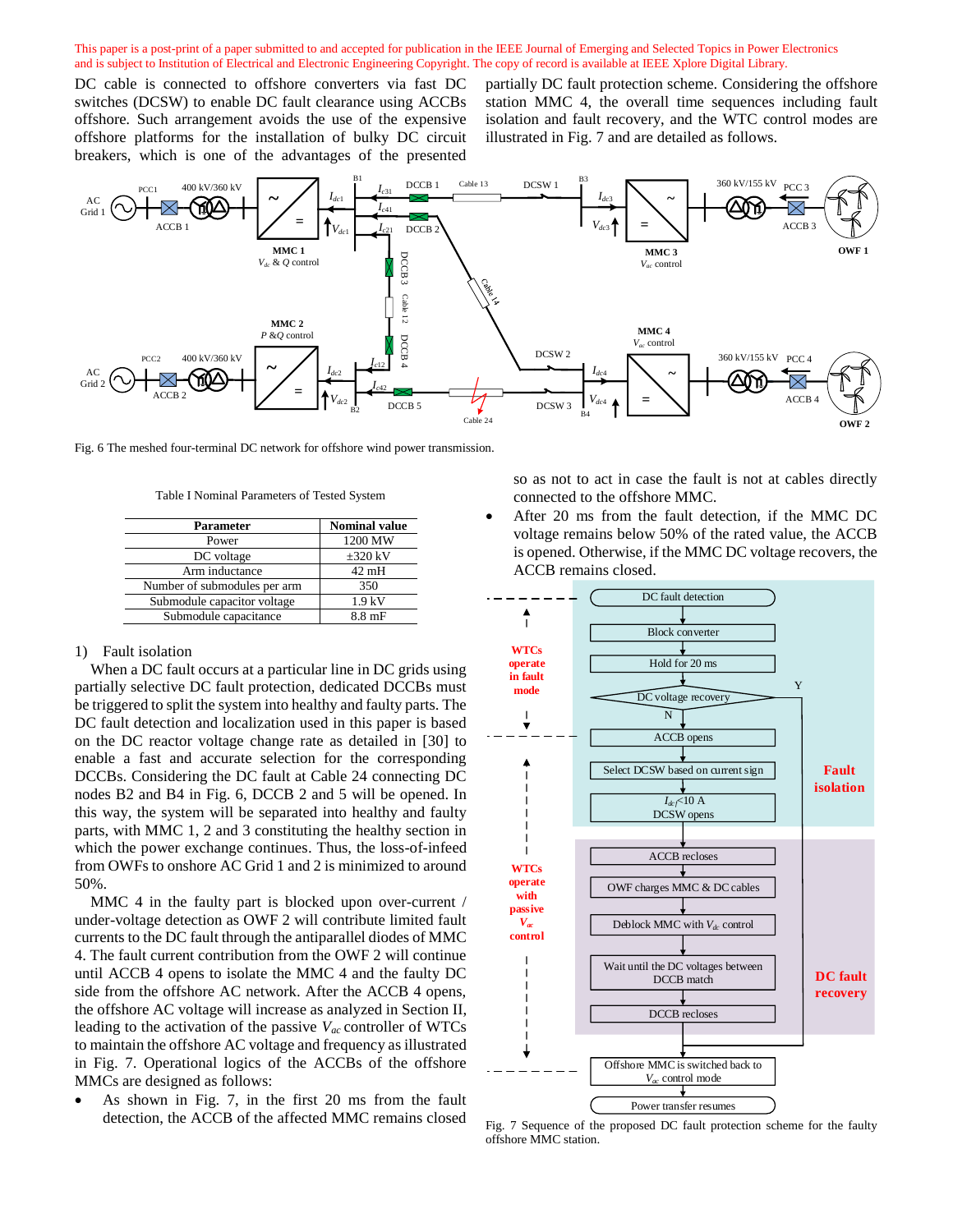When the installed DC inductors at the DC terminals of the MMCs are unable to prevent the blocking of MMC following remote DC fault due to brief period of over-current, the station will recover quickly as long as its ACCB remains closed and DC voltage recovers as stated in the operational logics described above.

After opening of DCCB 2 and 5, the current in the DCSW 2 will drop to zero, while the fault current contribution from the OWF 2 continues to flow through DCSW 3. The fault is thus detected on the cable connected with DCSW 3, which needs to be opened to isolate the fault. Before opening of the DCSW 3, ACCB 4 must be opened to force the fault current that flows through the DCSW 3 to decay. Once the DC fault current approaches zero (less than 10 A in this illustration), the DCSW 3 is safely opened to isolate the faulty Cable 24 from MMC 4.



<span id="page-5-0"></span>Fig. 8 Upper arm currents of MMC 2 and 4 during the DC fault: (a) onshore MMC 2, (b) offshore MMC 4.



<span id="page-5-1"></span>Fig. 9 DC side dynamics during offshore DC fault at Cable 24: (a) onshore DC voltages, (b) offshore DC voltages, (c) onshore DC currents, (d) offshore DC currents, (e) onshore DC power, (f) offshore DC power, (g) DC cable currents flowing to MMC 1, (h) DC cable currents flowing to MMC 2.

## 2) Fault recovery

After the isolation of thy faulty cable as described above, MMC 4 and parts of DC network need to be restarted to enable power transmission of OWF 2 through the remaining DC Cable 14. MMC 4 can be re-energized from DC side with the aid of DCCB 2 and DC side pre-charging current limiting resistor. However, the DC side pre-charging resistor needs to be rated at higher voltage to limit possible disturbances to the healthy parts of the DC network with fast communication systems to initiate the restart sequence from onshore when the fault is cleared by the offshore protection system. As the proposed enhanced control allows the WTCs of the OWF 2 to remain operational after opening of the ACCB 4, with the offshore AC network voltage controlled at 1.05 pu, the AC side pre-charging resistor will be rated for relatively low AC voltage compared with DC equivalent. Thus, the WTCs are used to re-energize the offshore MMC 4 and Cable 14. The detailed restoration sequence is as follows.

 The offshore ACCB 4 recloses and the OWF 2 charges MMC 4 and DC Cable 14 through AC pre-insertion resistors. It should be noted that after the offshore ACCB is closed, the offshore AC voltage, which is controlled at 1.05 pu, is applied at the offshore MMC transformer through pre-insertion resistor (PIR). This may lead to the saturation of the transformer, depending on the residual flux it had earlier, which should be considered in real application. After the DC voltage reaches the rectification value, the PLL of MMC 4 is enabled to track the frequency and angle of the offshore AC grid (now controlled by the WTCs) for synchronization and MMC 4 is then de-blocked and subsequently operated in DC voltage control mode to regulate the DC voltage to the rated value, as illustrated in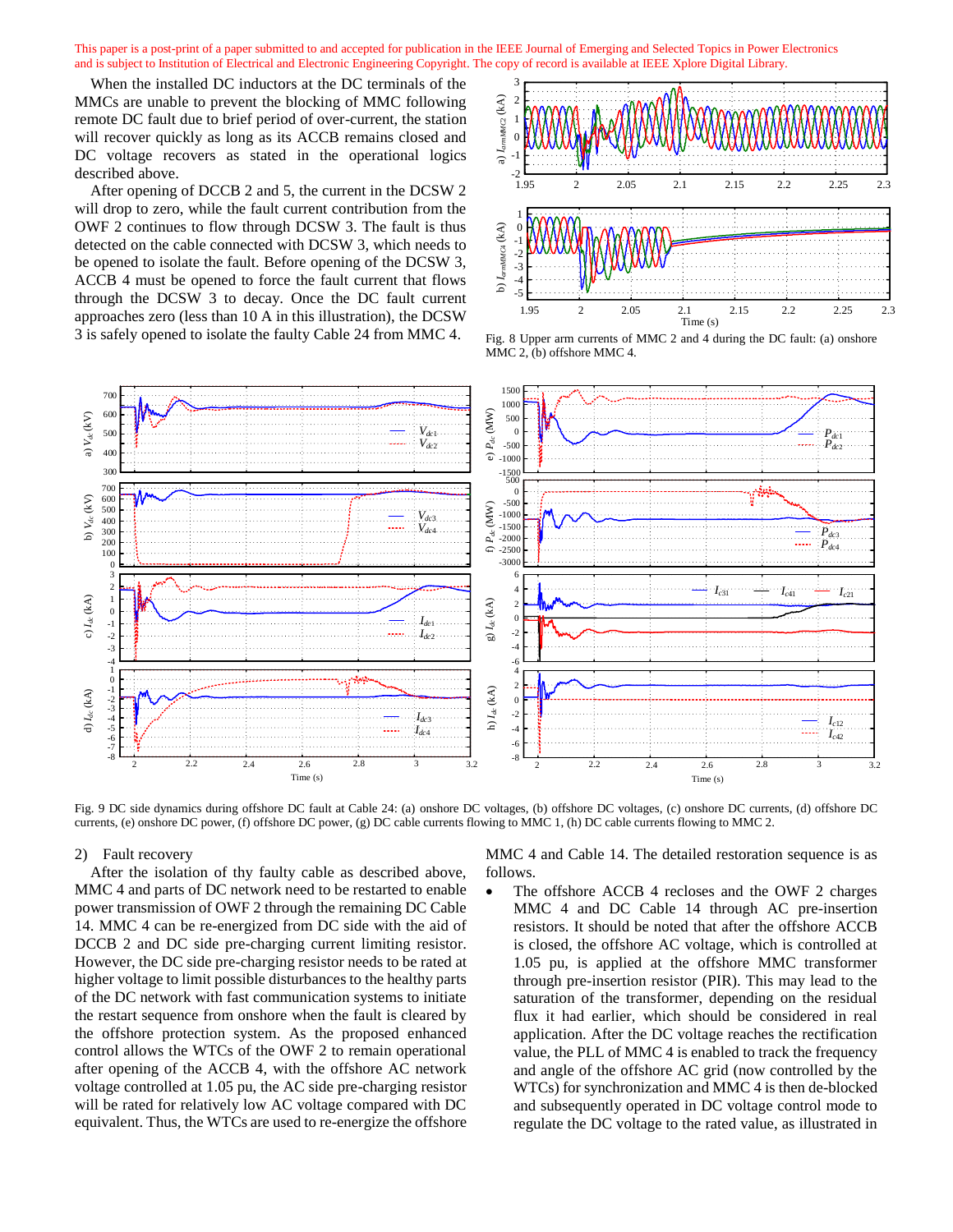[Fig. 5.](#page-3-1) When the DC voltage across the DCCB 2 closes to zero, it is reclosed.

 Following the closure of the DCCB 2, MMC 4 switches back to AC voltage control mode and regulates the offshore AC voltage to the nominal value. This will force the passive *Vac* controller of the WTCs to saturate, increasing the current limit  $I_{dmax_v}$  imposed at the outputs of the active power controllers to the maximum value. Consequently, the WTCs reverse back to power control mode and power transmission of OWF 2 resumes.

It is worth emphasizing that, during the proposed DC fault ride-through, the offshore WTCs automatically change operation mode without any communications as described in Section III.

## V. SIMULATION RESULTS

To assess the effectiveness of the proposed enhanced WTC control that facilitates cost-effective DC fault ride-through in offshore DC grids, a permanent pole-to-pole DC short circuit fault is applied at the middle of Cable 24 at *t*=2 s, as illustrated in [Fig. 6.](#page-4-0) The faulty DC line is isolated using a combination of ACCB 4 and DCCB 2 and DCCB 5, with the assistance of MMC 4 as described in Section IV. After isolation of the faulty DC line, the remaining healthy part of the DC grid, which is disconnected from the faulty DC line, is reconnected and reenergized from OWF 2 via the MMC 4 as described in Section IV. The system performances during fault clearance and recovery are addressed in subsections V A and B, respectively.

## *A. Fault Clearance*

After DC fault occurrence at *t*=2 s, DCCB 2 and 5 open at *t*=2.006 s (after 6 ms) to isolate the fault from the healthy part, i.e. MMC 1, 2 and 3 and OWF 1. It is worth underscoring that the onshore stations MMC 1 and 2 are protected by DCCBs plus DC inductors, which help the arm currents of these MMCs to remain below 2 pu (1 pu current is 2 kA) during the fault and thus remain operational without blocking [12, 31] as shown in [Fig. 8](#page-5-0) (a). Observe that the DC voltages of the healthy part experience brief disturbances but quickly recover as shown in [Fig. 9](#page-5-1) (a) and (b). After system separation into healthy and faulty parts, the majority of the power that OWF 1 injects into the healthy DC network via MMC 3 is transferred to MMC 2 through Cable 13 and 12 as shown in [Fig. 9](#page-5-1) (e), (f), (g) and (h).

As the offshore MMC 4 uses DC switches with no DC inductors, its DC voltage quickly collapses, as seen in [Fig. 10](#page-6-0) (a). This leads to the rapid rise of the fault currents. Once the arm current exceeds 2 pu [12, 31], MMC 4 is blocked at 2.0015 s and the offshore AC network voltage is also collapsed, as shown in [Fig. 10](#page-6-0) (b), (c) and [Fig. 9](#page-5-1) (b). With the proposed control, WTCs inject reactive currents to support the offshore AC voltages, which flow through the antiparallel diodes of MMC 4 and feed the fault, as shown in [Fig. 10](#page-6-0) (b), (d) and (e) and [Fig. 9](#page-5-1) (b).

Considering 20 ms delay time and the ACCB operation time, the ACCB 4 opens at *t*=2.068 s, leading to isolation of the MMC 4 from the OWF 2. Opening of the ACCB 4 causes the offshore AC voltage to rise as the WTCs inject currents into the offshore AC network with no power transmission path. Once the offshore AC voltage increases to 1.05 pu at *t*=2.12 s, the passive *Vac* controllers incorporated in WTCs are activated to maintain the AC voltage by limiting the active current from the WTCs (i.e.  $I_{dmax_v}$  i[n Fig. 3](#page-2-0) is now set around 0) as depicted i[n Fig. 10](#page-6-0) (c) and (d). As displayed i[n Fig. 10](#page-6-0) (c), the offshore AC voltage only experiences slight over-voltages for around 23 ms at the initial stage after the main ACCB opens and the offshore overvoltages are effectively suppressed. At the same time, the dynamic frequency limiter of the PLL loosely locks the offshore frequency at 50 Hz while the *q*-axis voltage control loop maintains the synchronization for WTCs as in [Fig. 10](#page-6-0) (f). In this way, both AC voltage and frequency in the offshore network of the OWF 2 are controlled by WTCs.



<span id="page-6-0"></span>Fig. 10 Waveforms of offshore station MMC 4 and OWF 2 during fault clearance: (a) MMC 4 DC voltage, (b) MMC 4 DC current, (c) WTC AC voltages, (d) WTC AC currents, (e) MMC 4 active and reactive power, (f) WTC frequency.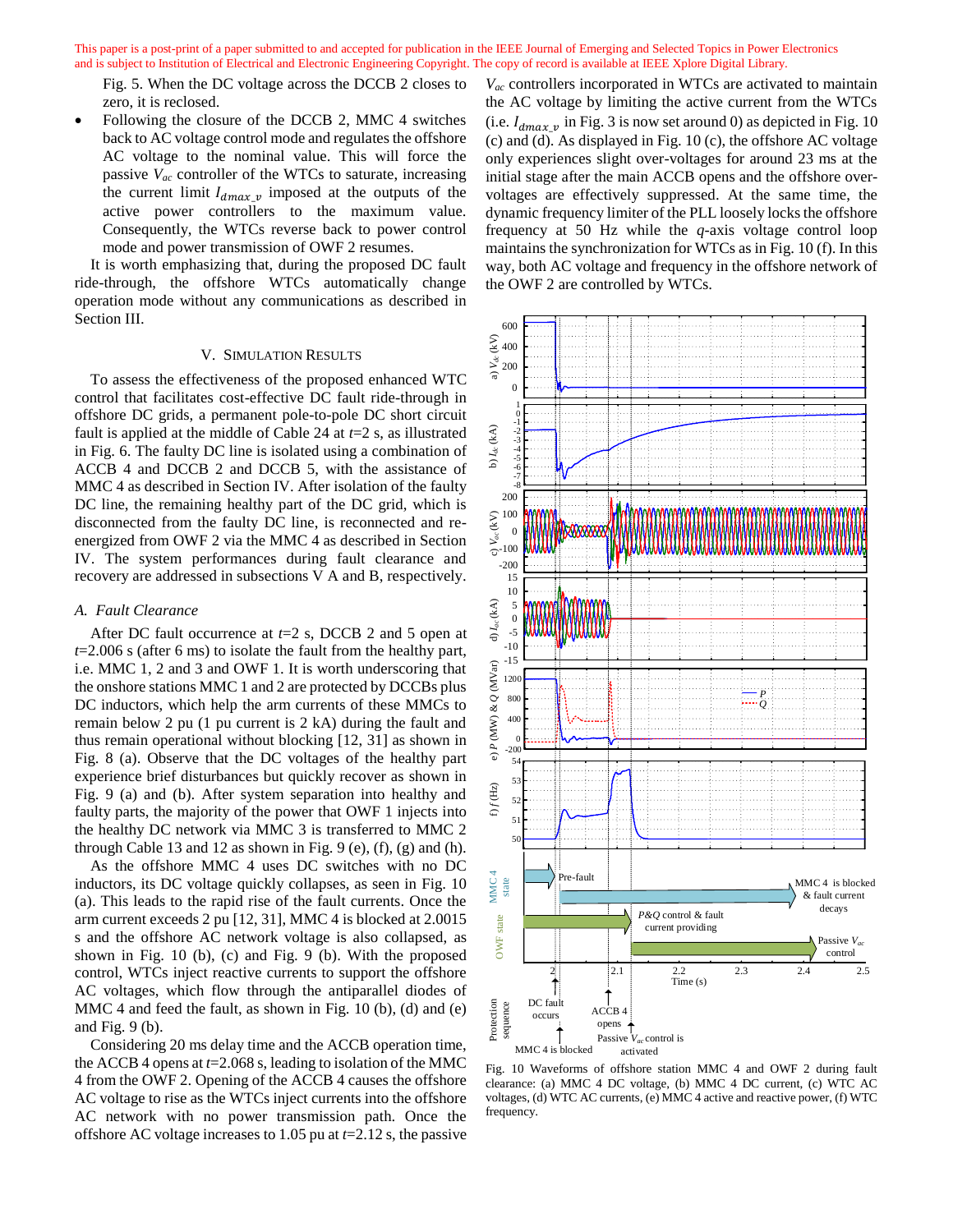## *B. System Recovery*

After isolation of the faulty line from OWF 2 by opening ACCB 4, the fault current contributions from the WTCs stop, forcing the DC current in the faulty DC line to decay to zero as displayed i[n Fig. 10](#page-6-0) (b). The DCSW 3 is opened once its current approaches zero at *t*=2.7 s to isolate the faulty Cable 24. The offshore MMC 4 is now ready for restart.



<span id="page-7-0"></span>Fig. 11 Waveforms of offshore station MMC 4 and OWF 2 during system recovery: (a) MMC 4 DC voltage, (b) MMC 4 DC current, (c) WTC AC voltages, (d) WTC AC currents, (e) MMC 4 active and reactive power, (f) WTC frequency.

To avoid DC side disturbance, the DC voltages of MMC 4 and Cable 14 are recovered using OWF 2. Following ACCB 4 reclosing through current limiting PIR at *t*=2.73 s, OWF 2 charges the DC link of the blocked MMC 4 and DC Cable 14 through the MMC 4 anti-parallel diodes to 270 kV. After bypassing the PIR, the MMC 4 DC link voltage rises to around 580 kV as shown in [Fig. 11](#page-7-0) (a) and (d). MMC 4 is then deblocked at *t*=2.77 s and operated in DC voltage control mode to boost the DC voltage to 640 kV, see [Fig. 11](#page-7-0) (a). Subsequently, the onshore DCCB 2 is reclosed at  $t=2.82$  s when the DC voltages across DCCB 2 match, reconnecting MMC 4 to the DC grid. During the DCCB 2 reclosing process, the DC grid voltages and currents do not exhibit large disturbances as shown in [Fig. 11](#page-7-0) (a) and (b). MMC 4 subsequently switches back to grid forming mode in which the offshore AC voltage and frequency are restored to 1 pu and 50 Hz, respectively. At this stage, MMC 4 takes control of the AC voltage and frequency, and WTCs of the OWF2 will transit back from passive *Vac* control to power control mode as the active current upper limit  $I_{dmax\_v}$  imposed by the passive AC voltage controller is restored to the maximum value of 1 pu.

In summary, simulation results reveal the following:

- The offshore AC current and voltage remain well regulated without showing significant overshoots during the DC fault and DC grid restoration;
- During the fault recovery process, the DC grid remains stable and integration of the proposed control into costeffective partially selective DC fault ride-through method has no adverse impact on the DC grid during extended fault clearance period and reconnection of MMC 4;
- The total system recovery time that the proposed DC fault ride-through scheme offers in this illustration is 1.04 s, and it is dominated by the fault current decay time, which depends on the resistance and inductance of the fault current path.

# VI. CONCLUSION

This paper has proposed an enhanced WTC control method that facilitates partially selective DC fault clearance and ridethrough using reduced number of fast acting DC circuit breakers. To avoid the collapse of offshore AC voltage due to sudden loss of offshore MMCs, the proposed passive AC voltage control of wind turbine converters detects the abnormal condition based on local measurements and seamlessly transits between grid following and forming modes. The offshore grid voltage is thus maintained stable during faults and the offshore restoration after fault clearance is enabled by the proposed control with reduced number of DCCBs. Detailed simulation studies reveal that the proposed WTC control facilitates clearance of DC fault in multi-terminal offshore DC grid, while significant proportion of pre-fault power transfer is retained. Adverse impacts of loss of control over the AC voltage and frequency in the offshore AC network are avoided and orderly DC fault clearance and system recovery are enabled.

# VII. REFERENCE

- [1] A. Nghiem and I. Pineda, "Wind energy in Europe: Scenarios for 2030," presented at the in Proc. Wind Europe, Brussels, Belgium, 2017.
- [2] R. Blasco-Gimenez, S. A.-. Villalba, J. Rodríguez-D'Derlée, F. Morant, and S. Bernal-Perez, "Distributed Voltage and Frequency Control of Offshore Wind Farms Connected With a Diode-Based HVdc Link,"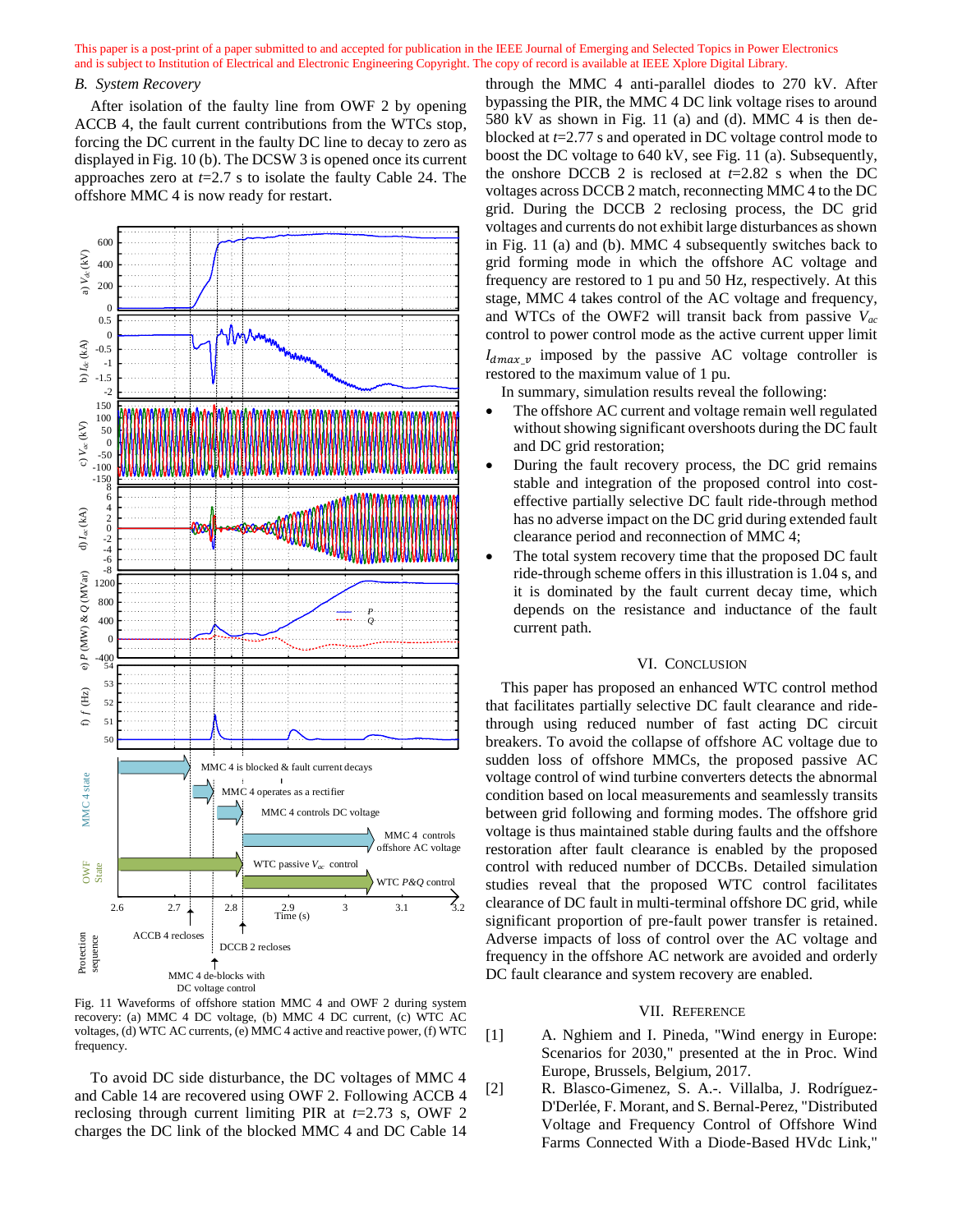*IEEE Transactions on Power Electronics,* vol. 25, pp. 3095-3105, 2010.

- [3] R. Blasco-Gimenez, S. Anó-Villalba, J. Rodriguez-D'Derlée, S. Bernal-Perez, and F. Morant, "Diode-Based HVdc Link for the Connection of Large Offshore Wind Farms," *IEEE Transactions on Energy Conversion,* vol. 26, pp. 615-626, 2011.
- [4] S. Bernal-Perez, S. Ano-Villalba, R. Blasco-Gimenez, and J. Rodriguez-D'Derlee, "Efficiency and Fault Ride-Through Performance of a Diode-Rectifier- and VSC-Inverter-Based HVDC Link for Offshore Wind Farms," *IEEE Transactions on Industrial Electronics,*  vol. 60, pp. 2401-2409, 2013.
- [5] R. Li, L. Yu, and L. Xu, "Offshore AC Fault Protection of Diode Rectifier Unit-Based HVdc System for Wind Energy Transmission," *IEEE Transactions on Industrial Electronics,* vol. 66, pp. 5289-5299, 2019.
- [6] P. Bresesti, W. L. Kling, R. L. Hendriks, and R. Vailati, "HVDC Connection of Offshore Wind Farms to the Transmission System," *IEEE Transactions on Energy Conversion,* vol. 22, pp. 37-43, 2007.
- [7] G. Chaffey and T. C. Green, "Low speed protection methodology for a symmetrical monopolar HVDC network," in *13th IET International Conference on AC and DC Power Transmission (ACDC 2017)*, 2017, pp. 1-6.
- [8] A. Raza, X. Dianguo, S. Xunwen, L. Weixing, and B. W. Williams, "A Novel Multiterminal VSC-HVdc Transmission Topology for Offshore Wind Farms," *IEEE Transactions on Industry Applications,* vol. 53, pp. 1316-1325, 2017.
- [9] L. Xu and L. Yao, "DC voltage control and power dispatch of a multi-terminal HVDC system for integrating large offshore wind farms," *IET Renewable Power Generation,* vol. 5, pp. 223-233, 2011.
- [10] R. Adapa, "High-Wire Act: HVdc Technology: The State of the Art," *IEEE Power and Energy Magazine,*  vol. 10, pp. 18-29, 2012.
- [11] N. A. Belda, C. A. Plet, and R. P. P. Smeets, "Analysis of Faults in Multiterminal HVDC Grid for Definition of Test Requirements of HVDC Circuit Breakers," *IEEE Transactions on Power Delivery,* vol. 33, pp. 403-411, 2018.
- [12] R. Li and L. Xu, "Review of DC fault protection for HVDC grids," *Wiley Interdisciplinary Reviews: Energy and Environment,* vol. 7, pp. e278-n/a, 2018.
- [13] R. Dantas, J. Liang, C. E. Ugalde-Loo, A. Adamczyk, C. Barker, and R. Whitehouse, "Progressive Fault Isolation and Grid Restoration Strategy for MTDC Networks," *IEEE Transactions on Power Delivery,*  vol. 33, pp. 909-918, 2018.
- [14] P. Wang, X.-P. Zhang, P. F. Coventry, R. Zhang, and Z. Li, "Control and protection sequence for recovery and reconfiguration of an offshore integrated MMC multi-terminal HVDC system under DC faults," *International Journal of Electrical Power & Energy Systems,* vol. 86, pp. 81-92, 2017/03/01/ 2017.
- [15] X. Han, W. Sima, M. Yang, L. Li, T. Yuan, and Y. Si, "Transient Characteristics Under Ground and Short-

Circuit Faults in a +-500 MMC-Based HVDC System With Hybrid DC Circuit Breakers," *IEEE Transactions on Power Delivery,* vol. 33, pp. 1378- 1387, 2018.

- [16] W. Sanusi, M. A. Hosani, and M. S. E. Moursi, "A Novel DC Fault Ride-Through Scheme for MTDC Networks Connecting Large-Scale Wind Parks," *IEEE Transactions on Sustainable Energy,* vol. 8, pp. 1086- 1095, 2017.
- [17] M. A. Parker, D. Holliday, and S. J. Finney, "DC protection for a multi-terminal HVDC network including offshore wind power, featuring a reduced DC circuit breaker count," *The Journal of Engineering,* vol. 2019, pp. 4511-4515, 2019.
- [18] P. Ruffing, N. Collath, C. Brantl, and A. Schnettler, "DC Fault Control and High-Speed Switch Design for an HVDC Network Protection Based on Fault-Blocking Converters," *IEEE Transactions on Power Delivery,* vol. 34, pp. 397-406, 2019.
- [19] M. H. Rahman, L. Xu, and Y. Liangzhong, "DC fault protection strategy considering DC network partition," in *2016 IEEE Power and Energy Society General Meeting (PESGM)*, 2016, pp. 1-5.
- [20] Y. Zhao, L. Shi, L. Yao, Z. Xu, and Y. Ni, "Zone partitioning protection strategy for DC systems incorporating offshore wind farm," *IET Renewable Power Generation,* vol. 11, pp. 1509-1516, 2017.
- [21] E. Kontos, R. T. Pinto, S. Rodrigues, and P. Bauer, "Impact of HVDC Transmission System Topology on Multiterminal DC Network Faults," *IEEE Transactions on Power Delivery,* vol. 30, pp. 844-852, 2015.
- [22] P. R. C. BRANTL\*, P. TÜNNERHOFF, R. PUFFER, "Impact of the HVDC system configuration on DC line protection," in *Proc. CIGR ´ESymp*, Aalborg, Denmark, 2019.
- [23] I. Erlich, B. Paz, M. K. Zadeh, S. Vogt, C. Buchhagen, C. Rauscher*, et al.*, "Overvoltage phenomena in offshore wind farms following blocking of the HVDC converter," in *2016 IEEE Power and Energy Society General Meeting (PESGM)*, 2016, pp. 1-5.
- [24] I. Erlich, A. Korai, T. Neumann, M. K. Zadeh, S. Vogt, C. Buchhagen*, et al.*, "New Control of Wind Turbines Ensuring Stable and Secure Operation Following Islanding of Wind Farms," *IEEE Transactions on Energy Conversion,* vol. 32, pp. 1263-1271, 2017.
- [25] T. Neumann, I. Erlich, B. Paz, A. Korai, M. K. Zadeh, S. Vogt*, et al.*, "Novel direct voltage control by wind turbines," in *2016 IEEE Power and Energy Society General Meeting (PESGM)*, 2016, pp. 1-5.
- [26] M. H. Rahman, L. Xu, and L. Yao, "Protection of Large Partitioned MTDC Networks Using DC-DC Converters and Circuit Breakers," *Protection and Control of Modern Power Systems,* vol. 1, p. 19, 2016.
- [27] Y. Jing, R. Li, L. Xu, and Y. Wang, "Enhanced AC voltage and frequency control on offshore MMC station for wind farm," *The Journal of Engineering,*  vol. 2017, pp. 1264-1268, 2017.
- [28] D. Guo, M. H. Rahman, G. Adam, L. Xu, A. Emhemed, G. M. Burt*, et al.*, "Detailed quantitative